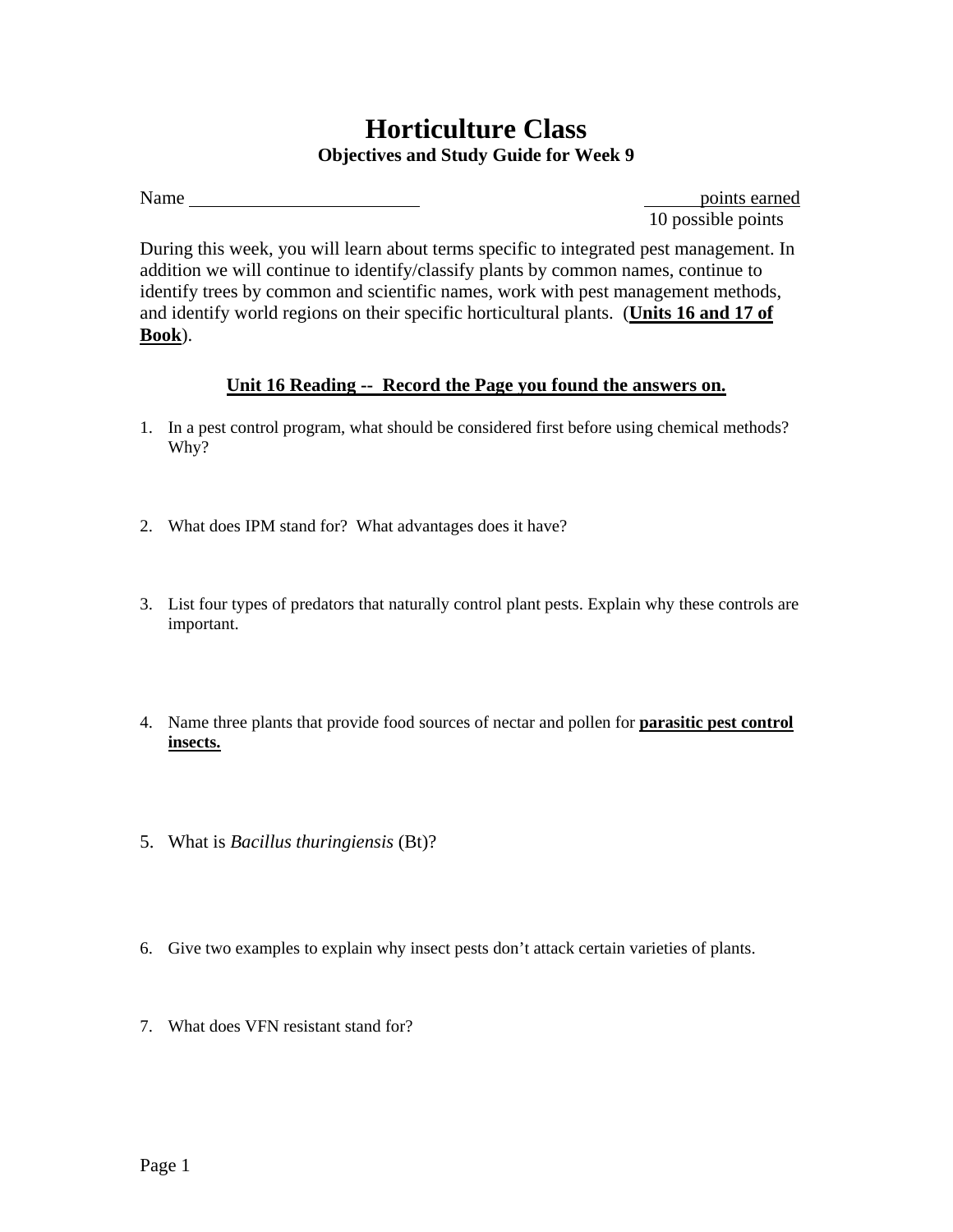- 8. What plant is an example of using endophytes (fungus and bacterium) to protect plants against insects?
- 9. List six plants that show promise as **natural pesticides**.
- 10. When should a pest that gets inside a plant be controlled? How should it be done?
- 11. Name a natural way to control root rot **and** tomato wilt.
- 12. Why is it important to know the life cycle of a pest in order to effectively control it?
- 13. What are **chitin inhibitors** and why are they used?
- **14.** Describe four ways biological control agents work.

## **begin with unit 17 reading Record the Page you found the answers on.**

- 15. What does WPS stand for?
- 16. How can the spread of disease sometimes be halted without chemicals?